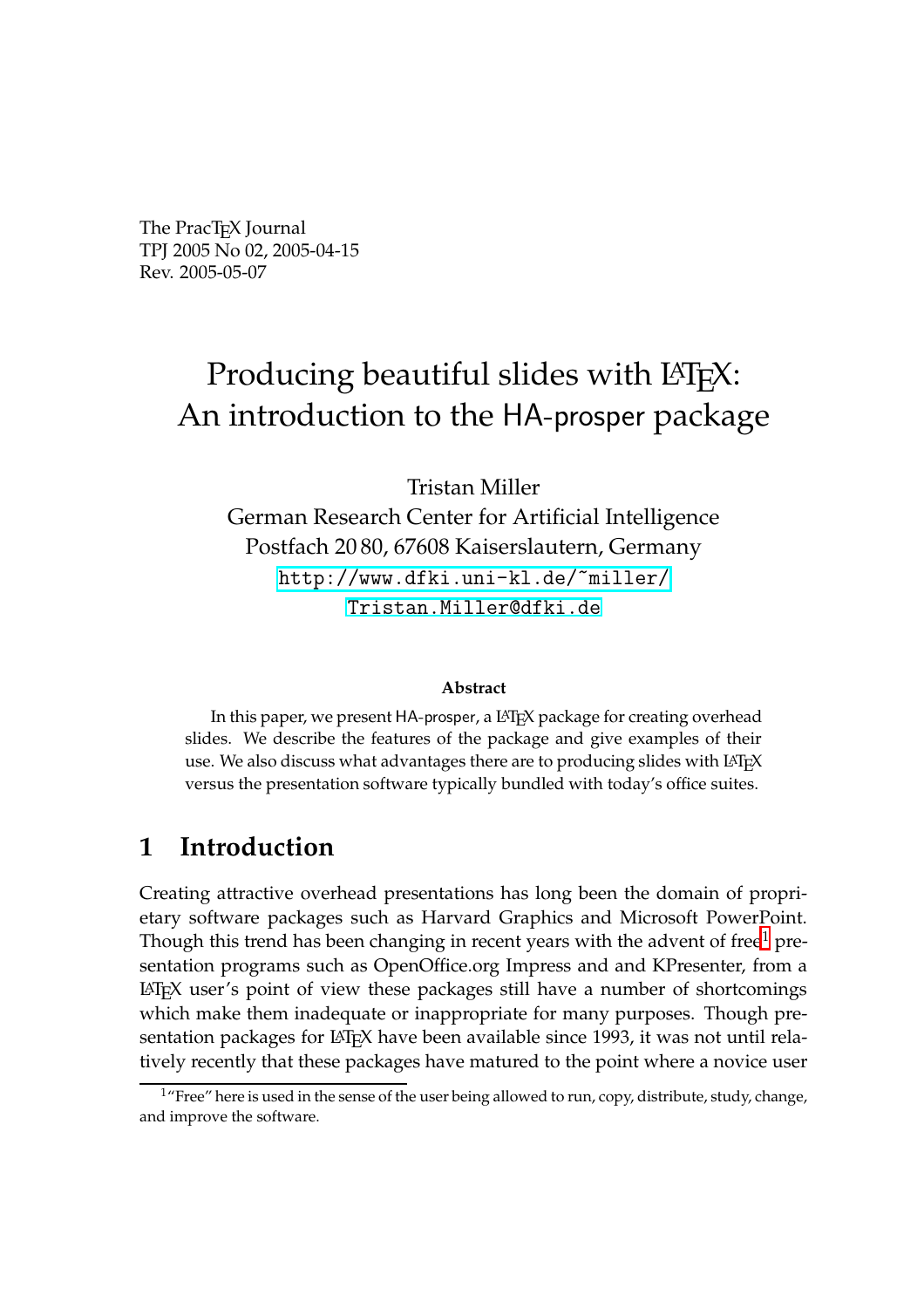could use them to produce layouts matching those of their proprietary counterparts.

In this article we introduce HA-prosper<sup>[2](#page-1-0)</sup>, one such  $\mathbb{E} \mathbb{E} X$  package for producing overheard slides.[3](#page-1-1) Among its many features are overlays, animated slide transitions, an automatically generated table of contents, split slides, hidden author annotations, and internal and external hyperlinks. It can output to PDF for online viewing or to portrait- or landscape-orientation PostScript for printed transparencies. As with any  $L^{\text{th}}$  class, the layout parameters are near-infinitely configurable, but helpfully a number of prefabricated styles and templates are available.

This article assumes that you have a basic familiarity with editing and compiling LATEX documents. It also assumes that you either have the requisite packages for HA-prosper (see Appendix [A\)](#page-15-0) already installed on your system, or know how to fetch them from  $CTAN<sup>4</sup>$  $CTAN<sup>4</sup>$  $CTAN<sup>4</sup>$  and install them yourself.

### **2 Why use LATEX for slides?**

The motivation for using a text-based document processor to produce slides may not be readily apparent to those who normally use WYSIWYG presentation software. However, there are a number of important benefits to using LAT<sub>E</sub>X for presentations, even for those who do not normally use it for writing papers. Many of these benefits are typical of LAT<sub>E</sub>X in general and will be already familiar to critics of the word processor paradigm (see *e. g.*, [\[2,](#page-19-0) [1\]](#page-19-1)). However, for completeness's sake we review them here briefly.

**Portability.** Most LAT<sub>E</sub>X slide packages, including HA-prosper, are designed to produce PostScript or PDF files. These formats are standard in the computing industry and viewers for them are widely available for all common platforms. This means, for example, that it's easy to start writing a presentation on your office Unix machine and then take it home to finish and preview on your MS-Windows PC. More

<span id="page-1-0"></span><sup>&</sup>lt;sup>2</sup>HA-prosper was written by Hendri Adriaens of Tilburg University; it is an extension to Frédéric Goualard and Peter Møller Neergaard's prosper class, which is itself based on the venerable seminar class by Timothy van Zandt.

<span id="page-1-2"></span><span id="page-1-1"></span> $3$ There exist many other screen presentation tools for LAT<sub>E</sub>X and friends; see [\[3\]](#page-19-2) for a nearcomprehensive list.

<sup>4</sup><http://www.ctan.org/>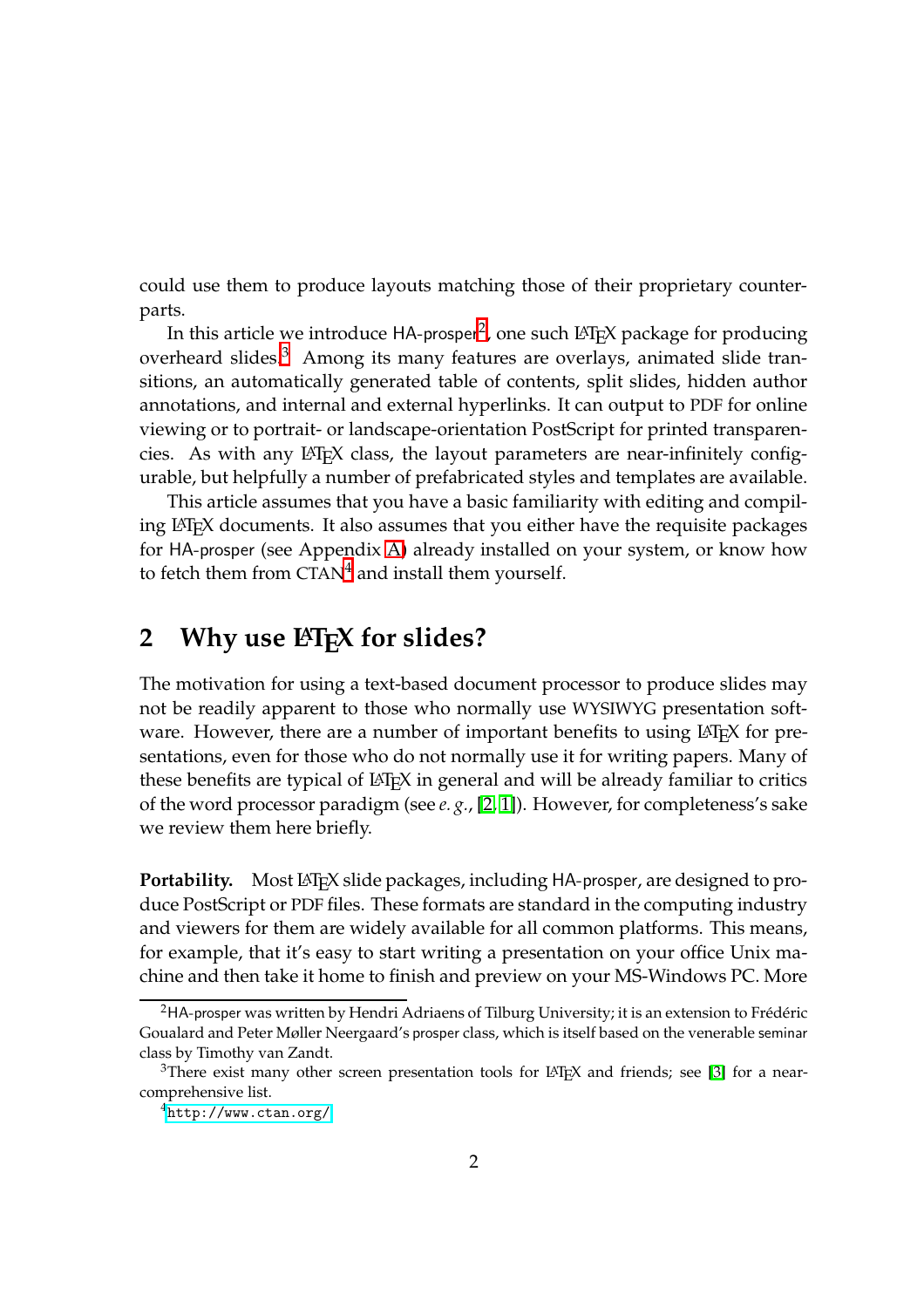importantly, having a PDF version of your presentation means that there is no need to arrange for your venue to have PowerPoint, StarOffice, or other uncommon or expensive software; nor do you need to bring along your own laptop with custom software. Most computers nowadays have some sort of PDF viewer installed, but even if not, there are several zero-cost viewers available. In most cases, you can simply copy your PDF presentation to a floppy, CD, or USB keydrive, slip it in your pocket, and head to your presentation venue.

**Ease of collaboration.** Because LAT<sub>E</sub>X files are plain text, it is easy for multiple authors to collaborate to write a presentation, even if not all of them have LAT<sub>E</sub>X. Furthermore, keeping track of versions is easy and storage-efficient using, for example, CVS. Even without sophisticated versioning software, changes from colleagues can be merged in using standard text processing tools such as diff and patch. Compare this to the situation with most presentation software, which use non-human-readable binary file formats and may not have built-in support for collaboration and versioning.

**Free licence and community support.** HA-prosper and its attendant programs (LATEX, Ghostscript, *etc.*) are free software, not just in the sense that you can legally obtain copies without paying for them, but also in that you are free to run, copy, distribute, study, change, and improve them for any purpose. If HA-prosper doesn't work exactly the way you want, you can examine and adjust the code yourself, or hire a knowledgeable programmer to do it for you. Furthermore, LAT<sub>E</sub>X and its packages have an extensive support network through public mailing lists, user groups, publications, Usenet newsgroups, and private consulting firms.

**Content before style.** An inherent problem with the WYSIWYG paradigm used by most presentation software is that it conflates the tasks of *composition* (fixing one's ideas into words in a logically and semantically structured document) and *typesetting* (determining the superficial physical appearance of a document via, for example, colour and font settings). LAT<sub>E</sub>X, however, encourages writers to concentrate on content rather than style. Unlike with WYSIWYG editors, which do not always distinguish between semantic and physical markup, the physical appearance of an HA-prosper presentation is trivial to change even after the document has been written.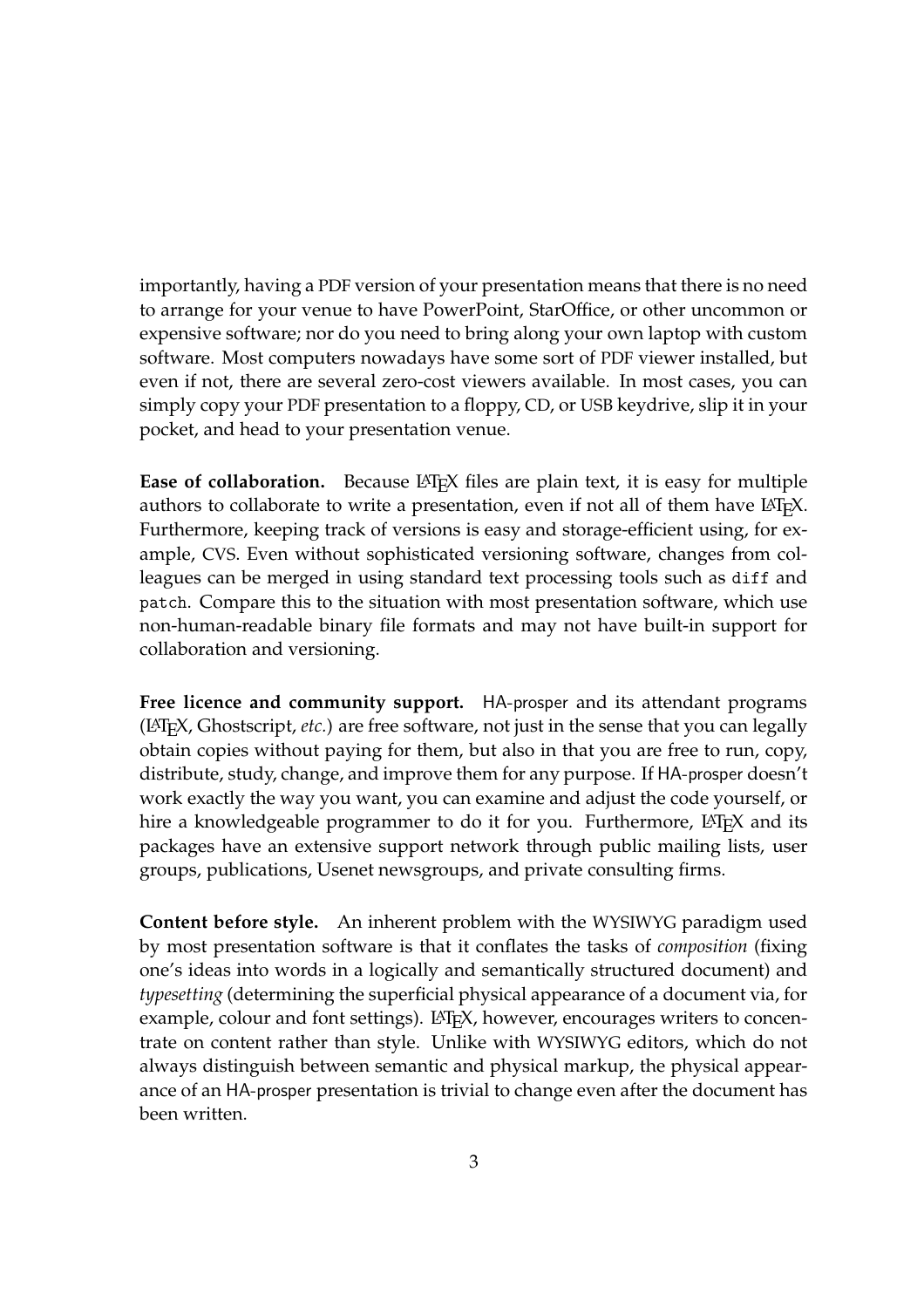**Reuse LATEX** code. Those who already use TEX or LATEX to write their papers can leverage their existing knowledge rather than learn a whole new program for making slides. And for conference presentations based on existing papers, using LATEX to produce the slides can save you a lot of time. For example, it's much easier to copy and paste complex equations, figures, and tables from the source document than it is to tediously re-key them in a GUI editor. The same goes for incorporating citations and a list of references from your paper's BIBTEX bibliography.

### **3** HA-prosper **syntax**

### **3.1 Overview**

The basic structure of the source code for an HA-prosper presentation is illustrated in Figure [1.](#page-3-0) (Mandatory items are printed in **boldface**, and items modifiable by the author are printed in *italics*.) Anyone familiar with LAT<sub>E</sub>X will immediately note that it's not much different than any of the standard document classes. The only thing new is the slide environments, which, as you might guess, define the contents of individual slides.

| \documentclass[options]{prosper}<br>\usepackage [options] {HA-prosper}      |
|-----------------------------------------------------------------------------|
| \title{Title of presentation}<br>\author{Name of author}                    |
| \begin{document}<br>\maketitle                                              |
| \begin{slide}[options]{Slide title}<br>Material for the slide<br>end{slide} |
| \end{document}                                                              |

<span id="page-3-0"></span>Figure 1: The basic structure of an HA-prosper document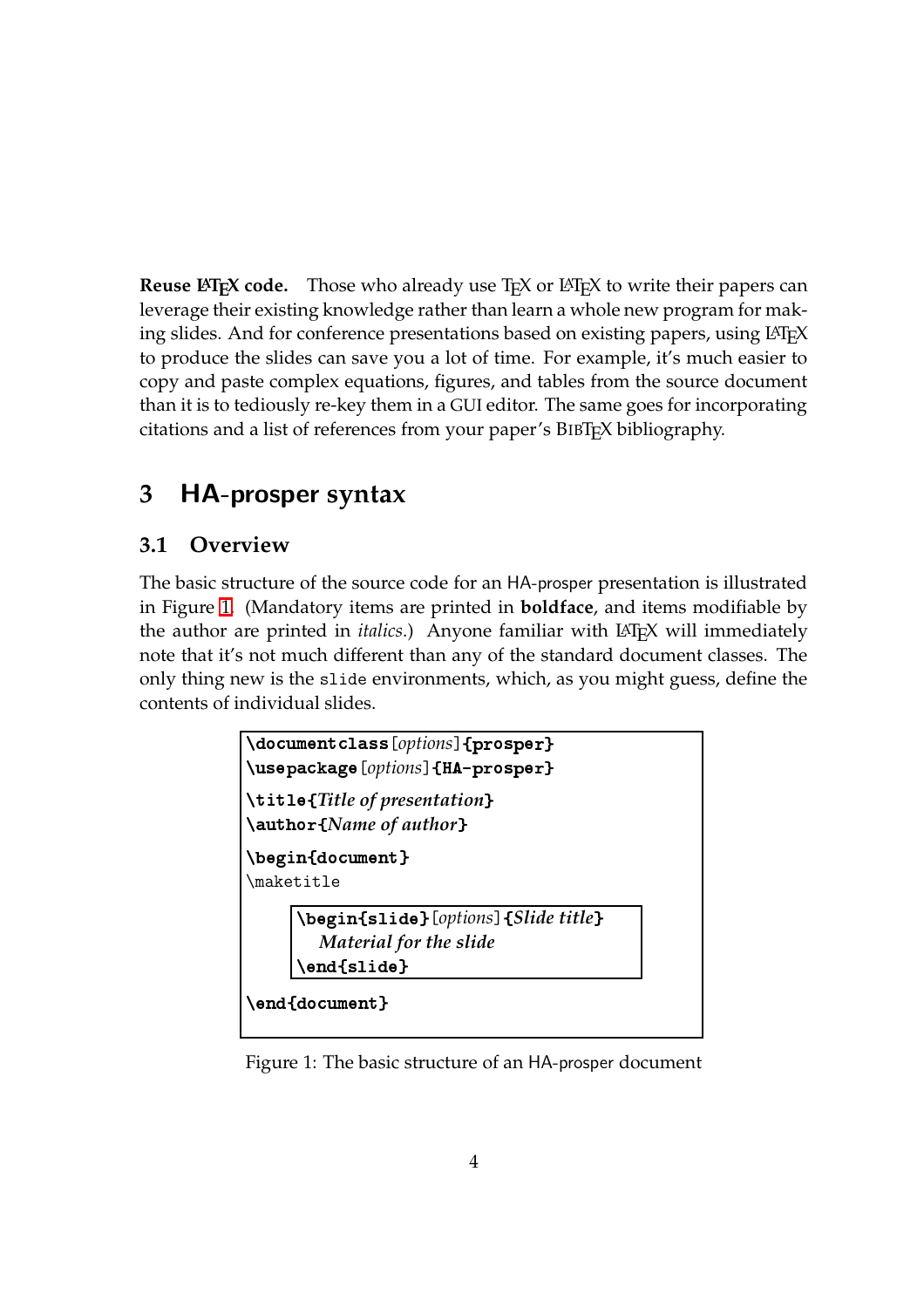### **3.2 Setting up your document**

#### **3.2.1 Class options**

As mentioned in the introduction, the HA-prosper package is based on the prosper package, which provides a class of the same name. Various class options are used to specify the output format; the most important of these are as follows:

| pdf       | This option tells prosper to produce a PDF file for presentation with<br>a computer and video projector. (This is the default behaviour.)                                                                                               |
|-----------|-----------------------------------------------------------------------------------------------------------------------------------------------------------------------------------------------------------------------------------------|
| ps        | If instead you want to produce printed transparencies, this option<br>can be used to produce a standard PostScript file. Any slide with<br>overlays will be merged or "accumulated" into a single page.                                 |
| slideBW   | Use this option when the slides are to be printed on a black and<br>white printer.                                                                                                                                                      |
| distiller | This option must be specified when you intend to generate a PDF<br>file Adobe Distiller instead of Ghostscript ( <i>i.e.</i> , ps2pdf).                                                                                                 |
| draft     | With this option, figures and graphics are replaced with bounding<br>boxes. Because any graphics appearing in the slide template are<br>re-embedded on every page they appear, this option significantly<br>speeds up compilation time. |

#### <span id="page-4-0"></span>**3.2.2 Package options**

The HA-prosper package adds many useful extensions to prosper; among these are a number of options to control your slides' appearance. Some of these options must be specified as options to the \usepackage command:

- style Use the named layout template. This can be one of the ten templates included in the HA-prosper distribution, or one of your own devising. See Appendix [B](#page-16-0) for a gallery of the prepackaged styles.
- This option creates a table of contents and displays it on each slide, typically as a sidebar. The table of contents is hyperlinked, making it easy to jump around your presentation with the click of a mouse.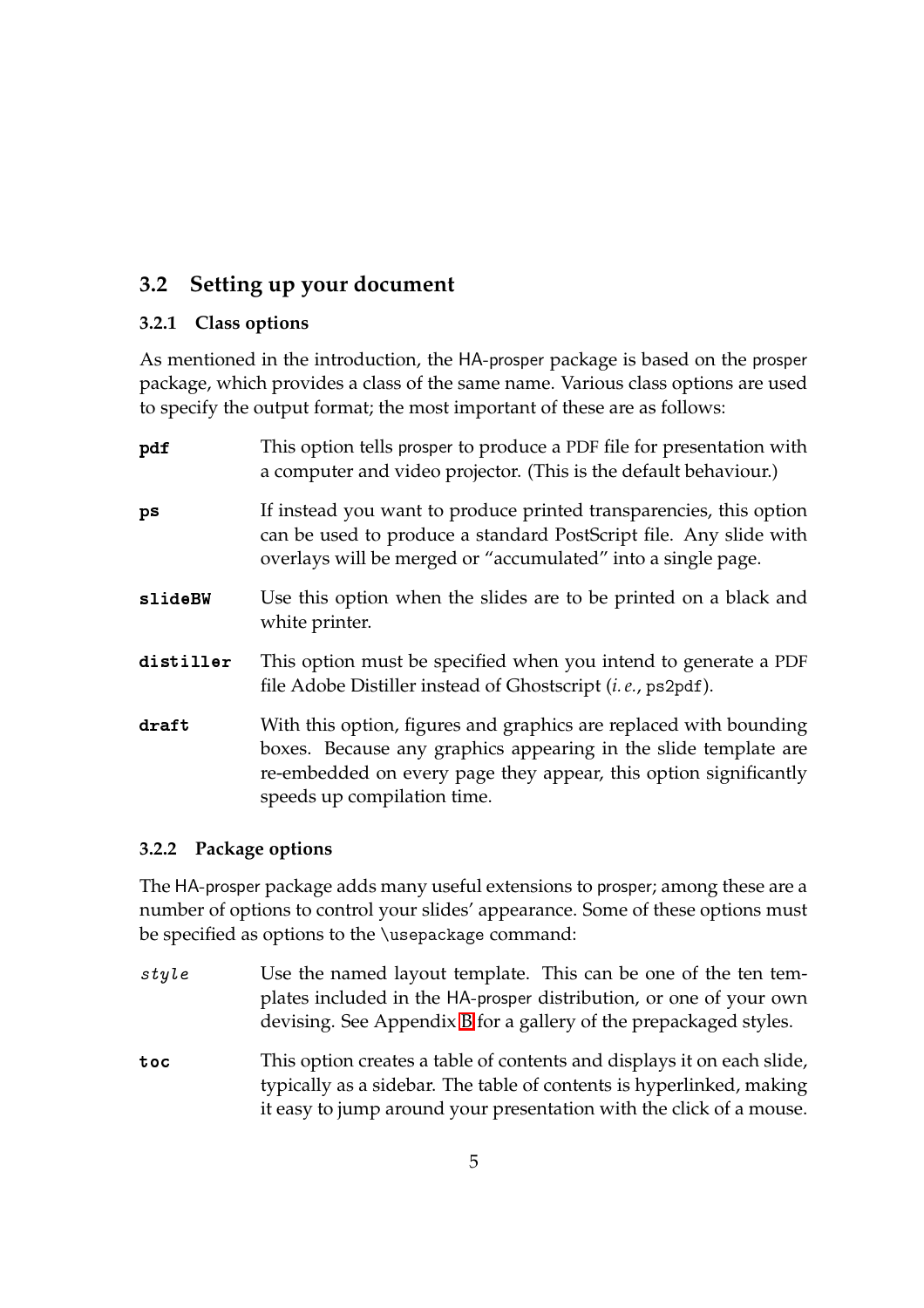- **highlight** With this option, the current slide is always highlighted on the table of contents. Useful for letting your audience keep track of where you are in your presentation.
- hlsections This option specifies that the current section in the table of contents is to be highlighted.
- en de la provincia de la provincia de la provincia de la provincia de la provincia de la provincia de la provi<br>La provincia de la provincia de la provincia de la provincia de la provincia de la provincia de la provincia d ape This option tells HA-prosper to create slides with landscape orientation. Since monitor resolutions are typically wider than they are tall, this is the default behaviour.
- --------To override landscape mode, use this option. Only certain slide styles support portrait orientation.
- HA-prosper allows you to embed authors' notes in your document. They are normally hidden, but specifying the notes option includes them in the output.
- notesonly 
 Use this option to output notes only; no slides. This is useful for making printed notes to accompany a computer presentation.

#### **3.2.3 Footers**

HA-prosper allows you to define left and right footers which appear on every slide. This is accomplished with the \HAPsetup command, which takes a list of commaseparated variable–value pairs as arguments. The variables controlling the left and right footers are lf and rf, respectively. Thus to put a copyright notice in the left footer and the current date in the right footer, you might use something like the following:

```
\HAPsetup{
  lf={\copyright 2005 Gnu Enterprises},
  rf={\today}
}
```
Another useful variable is sn. It controls the formatting of the page numbers, which are placed to the right of the right footer. The default value of sn is

```
{-~p.~\thepage\ifallPages/\totalpages\fi}
```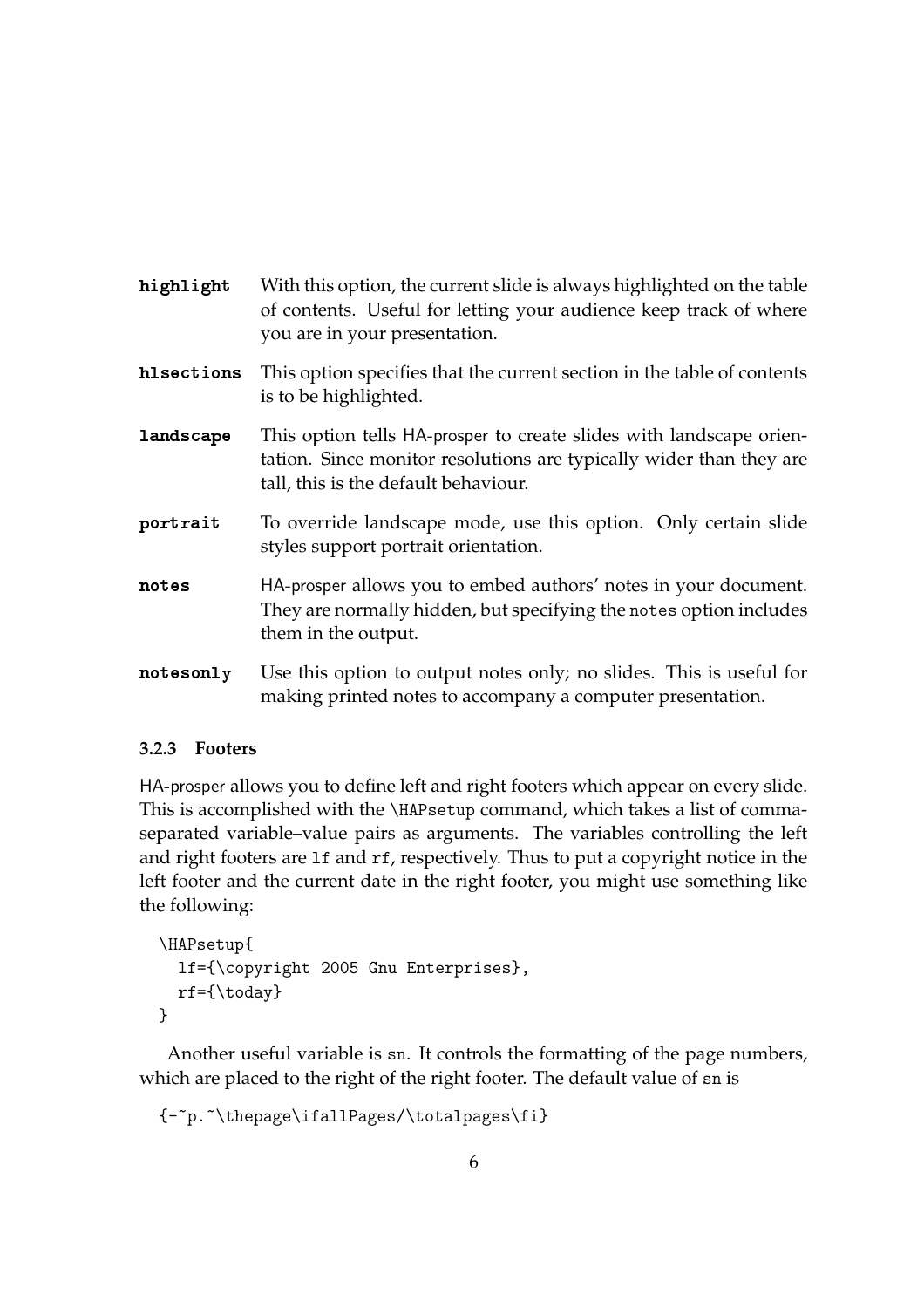where \thepage prints the current slide number, \totalpages prints the total number of slides, and \ifallPages. . . \fi is a conditional branch which is skipped when the nototal document class option is used.

### **3.2.4 Title and author**

Just as with the standard document classes, the title and author of your slide presentation are specified with the \title and \author commands, respectively. HAprosper also allows you to specify a subtitle to your presentation with the \subtitle command. More than one author can be specified by separating them with the \and command inside the argument to \author. Also within the \author command you can specify an \institution and \email for each author. For example:

```
\title{Nursing Homes and the Modern Ungulate}
\subtitle{A Guide for Geriatric Gnus}
\author{
  Will de Beest\\
  \institution{Catoblepas Assisted Living}\\
  \email{will@catoblepas.za}
  \and
  Sally Springbok\\
  \institution{Cervid Retirement Castle}\\
  \email{springbok@cervidrc.bw}
}
```
The output of \maketitle with the above example is illustrated in Figure [2.](#page-7-0)

### **3.3** The slide environment

Now that the basics of your layout have been established, you can start producing your slides. Generally speaking, all you need to do is enclose the material for each slide in its own slide environment, the only mandatory argument to which is the slide's title. Almost any sort of text or LAT<sub>E</sub>X environment, including figures, can appear inside a slide. Figure [3](#page-7-1) shows a sample slide environment along with its output.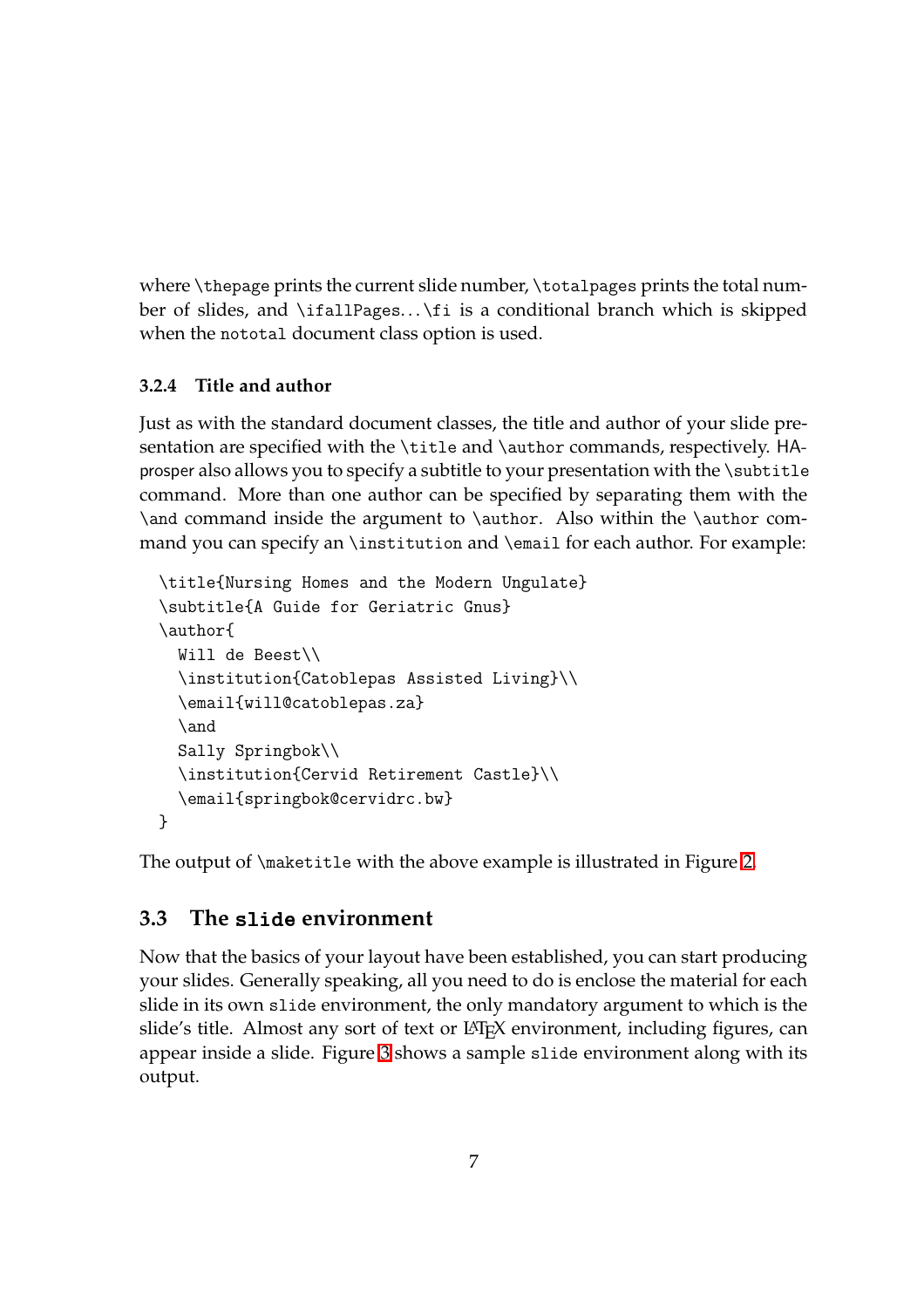<span id="page-7-0"></span>

Figure 2: A sample title slide



<span id="page-7-1"></span>Figure 3: A simple slide environment and its output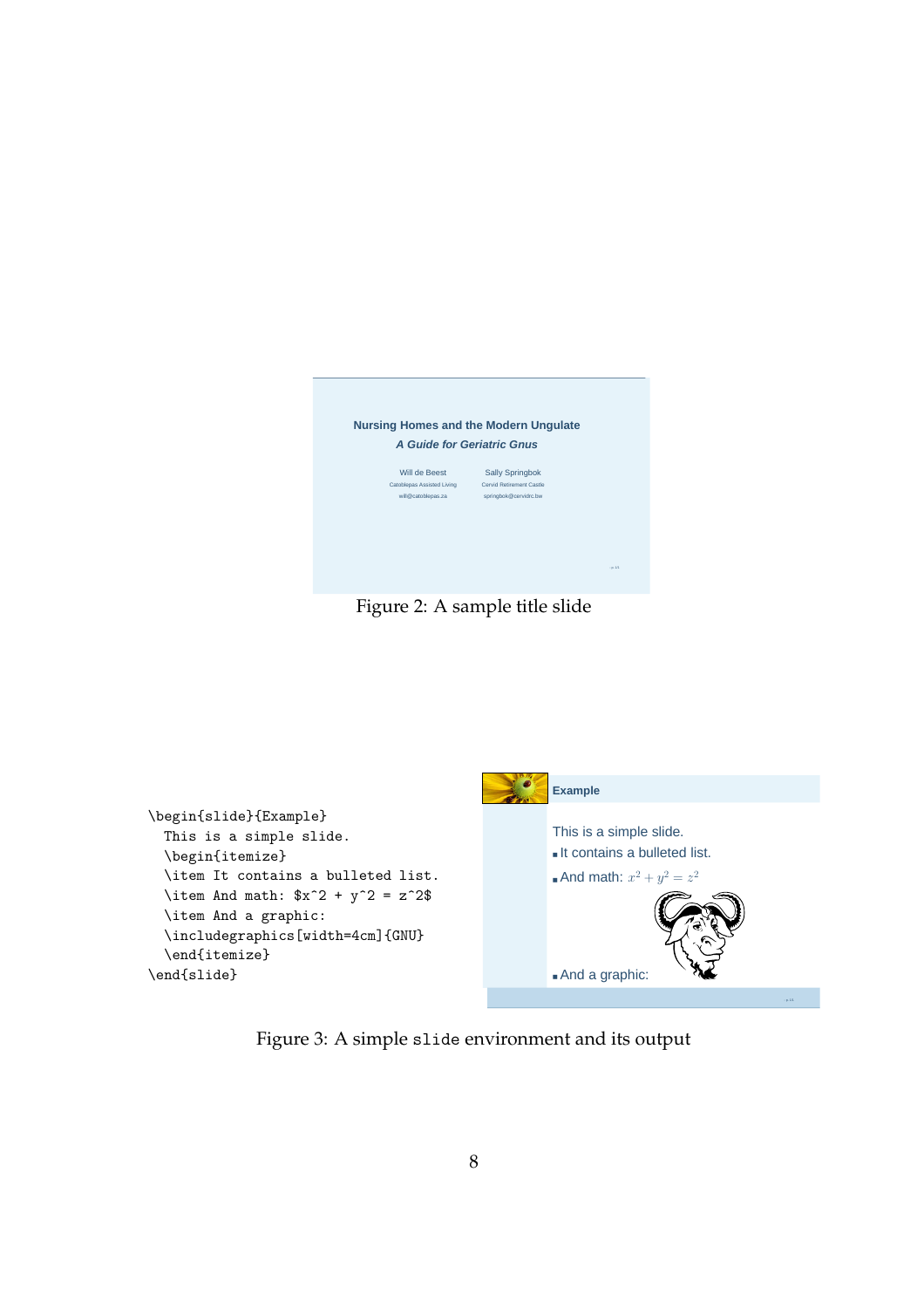#### **3.4 Dual slides**

It is often necessary for slides to show two blocks of text side-by-side—for example, a program plus its output, or two contrasting lists. Fortunately, HA-prosper provides the \dualslide command, a convenient mechanism for producing twocolumn slides. This command, which always appears *inside* a slide environment, takes three mandatory arguments: a list of options in the form of commaseparated variable–value pairs, the contents of the left column, and the contents of the right column. The list of options controls such things as the width and position of the columns; you can refer to the HA-prosper documentation for the full list.<sup>[5](#page-8-0)</sup> Figure [4](#page-8-1) shows an example dual slide and its output.

| \begin{slide}{Early retirement} |                               |                            |         |
|---------------------------------|-------------------------------|----------------------------|---------|
| \dualslide{}{                   |                               |                            |         |
| \textbf{Pros:}                  | <b>Early retirement</b>       |                            |         |
| \begin{itemize}                 |                               |                            |         |
| \item more free time            | Pros:                         | Cons:                      |         |
| \item shuffleboard              | $\blacksquare$ more free time | $\blacksquare$ less income |         |
| \end{itemize}                   | • shuffleboard                | - boredom                  |         |
| λł                              |                               |                            |         |
| \textbf{Cons:}                  |                               |                            |         |
| \begin{itemize}                 |                               |                            |         |
| \item less income               |                               |                            |         |
| \item boredom                   |                               |                            |         |
| \end{itemize}                   |                               |                            | -p. 1/1 |
| ł                               |                               |                            |         |
| \end{slide}                     |                               |                            |         |

<span id="page-8-1"></span>Figure 4: Source code and output for a dual slide

#### **3.5 Overlays**

Overlays are created by wrapping a slide environment in the \overlays command, and then using the \onSlide command to specify which material appears

<span id="page-8-0"></span><sup>&</sup>lt;sup>5</sup>The \dualslide command also takes three optional arguments which can use PSTricks commands to further modify the appearance of the two columns and the divider between them. We don't use them here, but they're explained in further detail in the HA-prosper and PSTricks documentation.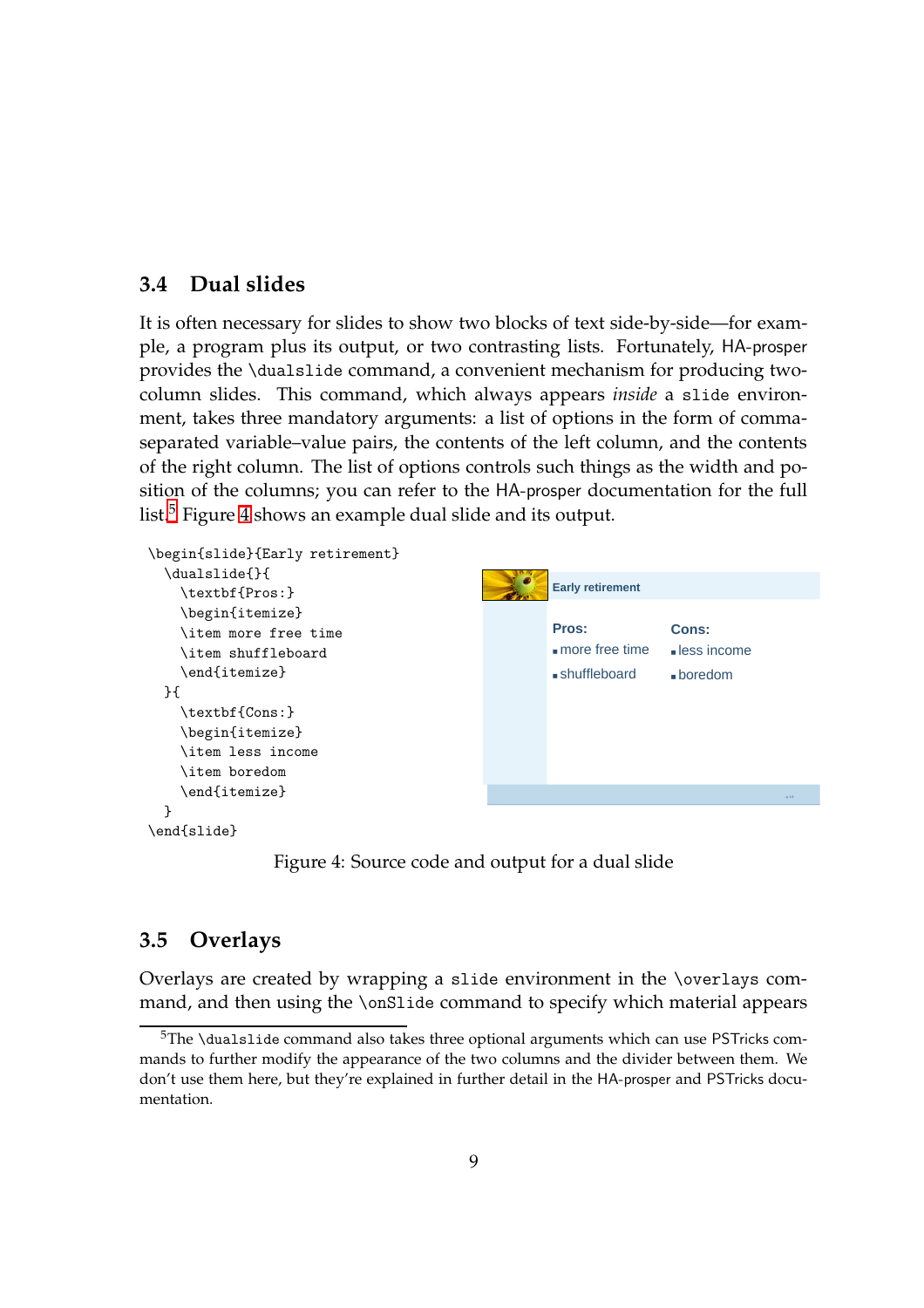on which overlay. \onSlide takes two mandatory arguments: the first is a commadelimited list of overlay numbers or ranges (in the form  $x-y$ ,  $x-$ , or  $-x$ ), and the second is the content to be placed on those overlays. This is best illustrated with an example:

```
\overlays{3}{%
  \begin{slide}{A list}
    Gnu\setminus\onSlide{2}{Gnat\\}
    \onSlide{1,3}{Gnome}\\onSlide{2-}{Gnits\\}
  \end{slide}
}
```
This code defines a slide with three overlays.<sup>[6](#page-9-0)</sup> The slide title, "A list", plus the text "Gnu" appear on all three overlays. The text "Gnat" appears only on the second overlay, its place being occupied by a blank line on the first and third overlays. The line "Gnome" appears on the first and third overlays, but is blank on the second. Finally, the line "Gnits" is displayed on the second and third slides, but not on the first. (The output is shown in Figure [5.](#page-9-1))

| A list      | A list        | A list |
|-------------|---------------|--------|
| Gnu         | Gnu<br>Gnat   | Gnu    |
| Gnome       |               | Gnome  |
|             | Gnits         | Gnits  |
| $\sim 1000$ | $\sim 0.05$ . | sport. |

<span id="page-9-1"></span>Figure 5: A slide with three overlays

There also exists a "starred" variant, \onSlide\*, which does not leave blank space where hidden content will appear or has appeared. This is useful for creating animated graphics where variants of a certain image must appear in exactly the same place. This is demonstrated with the following code; the output is shown in Figure [6.](#page-10-0)

<span id="page-9-0"></span> $6$ More properly, the slide consists of a basic invariant background plus two overlays, but to simplify things we refer to the background as the first "overlay".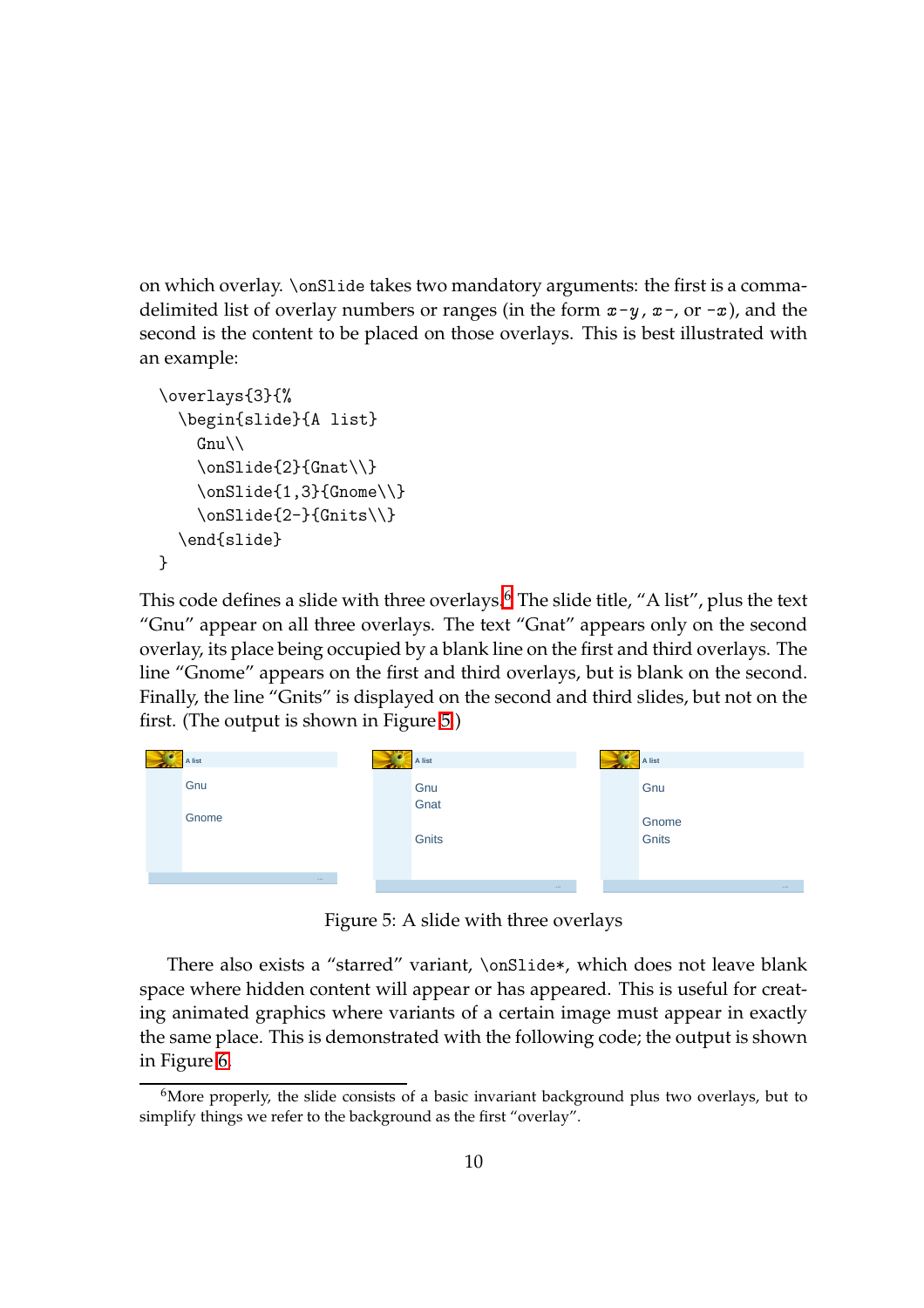```
\overlays{3}{%
  \begin{slide}{An animation}
     The incredible shrinking gnu:\\
     \onSlide*{1}{\includegraphics[width=6cm]{GNU}}
     \onSlide*{2}{\includegraphics[width=4cm]{GNU}}
     \onSlide*{3}{\includegraphics[width=2cm]{GNU}}
  \end{slide}
}
    An animation
              ing gnu
                                  An animation
                                    incredible shrinking gnu
                                                                An animation
                                                                 The incredible shrinking gnu:
```
<span id="page-10-0"></span>Figure 6: An animation using \onSlide\*

#### **3.5.1 Animated lists**

One common use of overlays is to produce animated item and enumeration lists, where each item in the list is displayed on a separate overlay. Since it's rather tedious to use \onSlide for this, HA-prosper provides the itemstep and enumstep environments to automate the process. These two environments function like itemize and enumerate, except that the list items are specified with the command \xitem instead of \item, and the items are revealed one at a time on separate overlays. Both environments take an optional argument consisting of variable–value pairs which modify the list's appearance. For example, the stype variable determines whether and how past and future items are displayed. With a value of 0, items appear one by one and remain on the slide after their first appearance. With stype=1, items appear one at a time, but past items are grayed out when a newer one appears. A value of 2 causes all the list items to be displayed at once, but only the current item is not grayed out.

Other useful variables include sstart, which indicates which overlay the list is to begin on, and iacolor, which can be used to specify an "inactive" item colour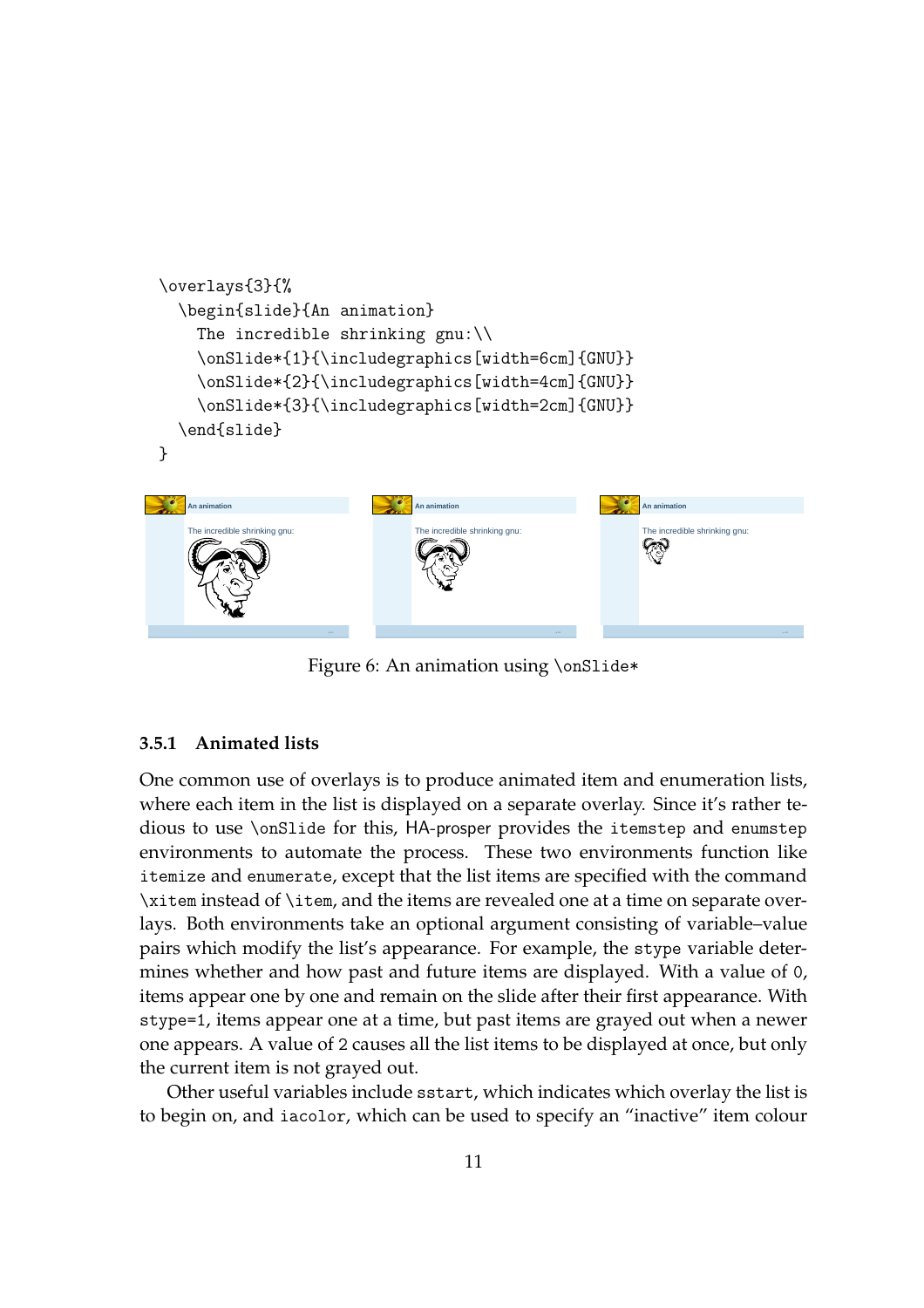other than gray.

A sample animated list follows; the output appears in Figure [7.](#page-11-0) Note that the \overlay command is still required, and moreover that its first argument must correspond to the number of items in the list (plus any other overlays the slide may contain).

|   | \overlays{3}{%            |         |         |
|---|---------------------------|---------|---------|
|   | \begin{slide}{A list}     |         |         |
|   | \begin{itemstep}[stype=2] |         |         |
|   | \xitem Gnu                |         |         |
|   | \xitem Gnat               |         |         |
|   | \xitem Gnome              |         |         |
|   | \end{itemstep}            |         |         |
|   | \end{slide}               |         |         |
| } |                           |         |         |
|   |                           |         |         |
|   | A list                    | A list  | A list  |
|   | $-Gnu$                    | - Gnu   | - Gnu   |
|   | .Gnat                     | .Gnat   | .Gnat   |
|   | - Gnome                   | - Gnome | - Gnome |
|   |                           |         |         |
|   |                           |         |         |
|   |                           |         |         |

<span id="page-11-0"></span>Figure 7: An animated list using the itemstep environment

### **3.6 Structuring your presentation**

Documents written with the standard LAT<sub>E</sub>X classes are divided into logical sections using commands such as \part, \section, and \subsection. With HA-prosper, the corresponding sectioning commands are as follows:

\part{*title*}\_ \_ \_ \_ \_ \_ \_ \_ \_ **t**{*title*} This command inserts a "title card" slide between separate parts of your presentation.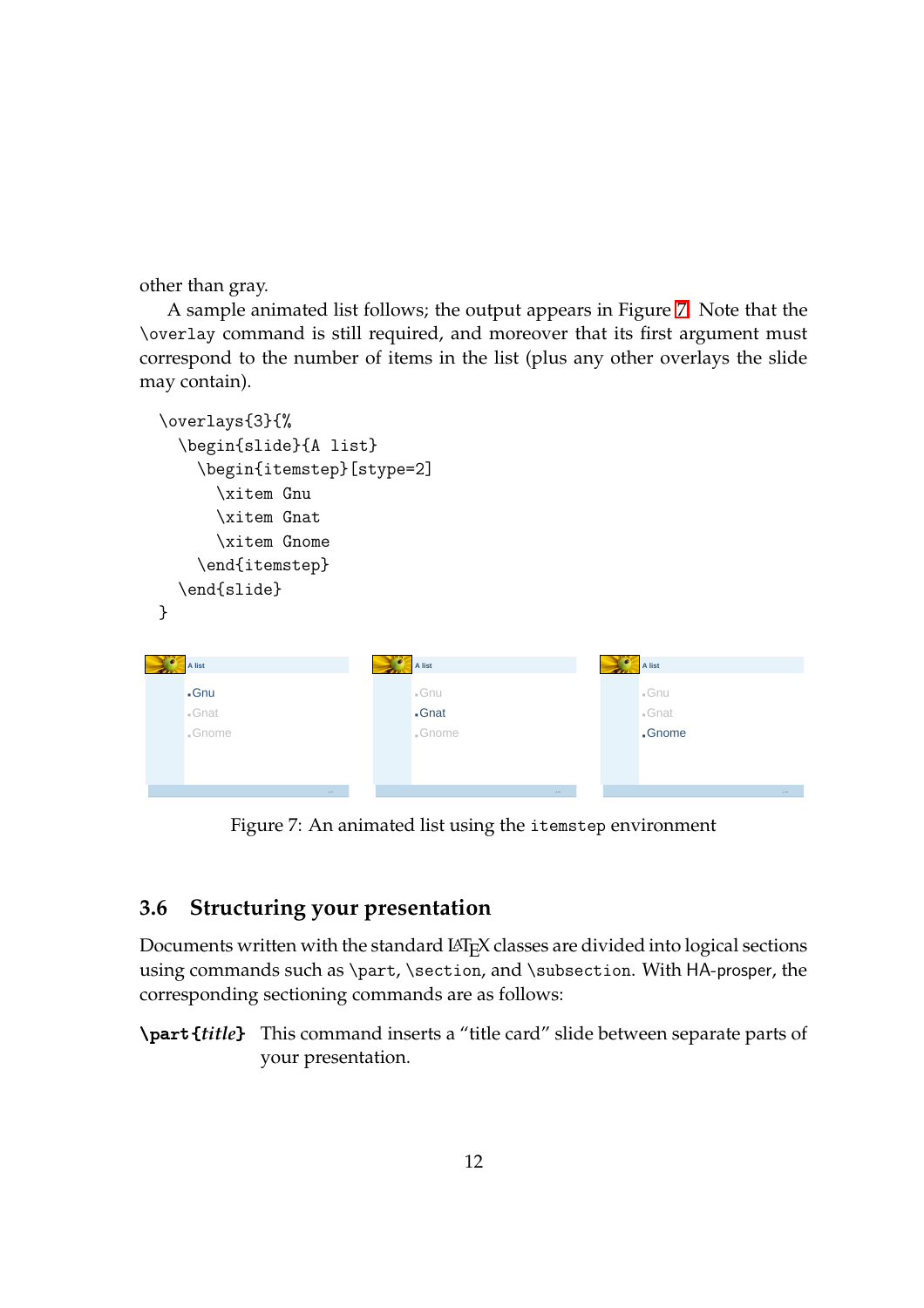#### \tsection{*title*}

This command simply indicates that the next slide marks the beginning of a new section in the table of contents. No separate title slide is created.

#### $\verb|\tsection|$  and  $\verb|part|$  fitle  $\verb|}$ \_ \_ \_ \_ \_ \_ \_ \_ *title*

To start a new section in the table of contents *and* create a title card, use this command.

#### **3.7 Notes**

As briefly mentioned earlier, HA-prosper provides a mechanism to embed notes in your presentation. These notes are normally suppressed from the output, though using the package options in §[3.2.2](#page-4-0) you can print out the notes separately and refer to them when giving your talk.

To create notes for a given slide, simply start a notes environment after said slide. Like the slide environment, notes requires a title as an argument:

```
\begin{note}{Notes for the first slide}
  Remember to grunt greetings to the herd.
\end{note}
```
### **4 Compiling your document**

Compiling an HA-prosper presentation is not much different than compiling any other LATEX document. For producing PostScript transparencies from an HA-prosper file foo.tex, the following command sequence is used:

latex foo.tex dvips foo.dvi

The output then resides in the file foo.ps. For producing a PDF file foo.pdf, the command sequence will typically look as follows:

latex foo.tex dvips foo.dvi ps2pdf foo.ps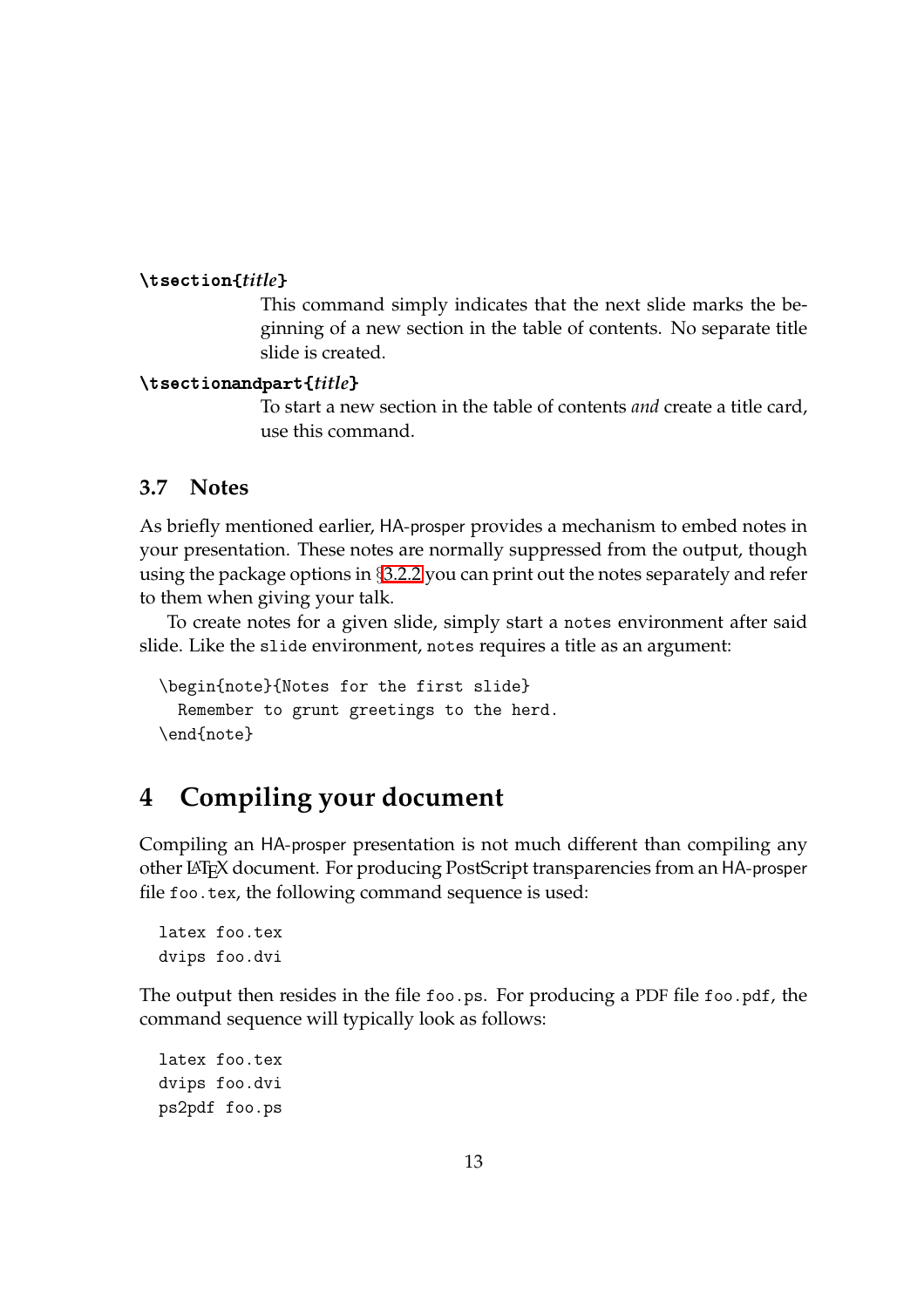(Note that HA-prosper is not designed to work with pdflatex; the PostScript file generated by latex + dvips must be converted to PDF using Ghostscript (ps2pdf) or Adobe Distiller.) It bears mentioning that HA-prosper is designed to produce slides for US letter paper  $(8.5'' \times 11'')$  only. If you have configured dvips to produce A4 or other-size output by default, you will need to use the -t letter commandline option.

### **4.1 Automating the process with AUCTEX**

Most editors which support LAT<sub>EX</sub> or programming languages will allow you to automate the compilation process through macros or configuration settings. If you are using the popular AUCT<sub>E</sub>X package with Emacs or XEmacs, perform the following steps to add a new "Prosper PDF" entry to your  $LATFX$  command menu:<sup>[7](#page-13-0)</sup>

- 1. First, make sure AUCTEX is loaded by switching to  $\mathbb{F}E[X]$  mode: type M-x latex-mode and hit Enter.
- 2. Type M-x customize-variable and hit Enter.
- 3. At the Customize variable: prompt, type TeX-command-list and hit Enter.
- 4. A new buffer listing the commands is displayed. Scroll down to where in the list you'd like the new command to be displayed and press Enter overtop of the appropriate [INS] hyperlink.
- 5. A new form pops up. Enter the field data as follows:

```
ame: Prosper PDF
Command: dvips -t letter %d; ps2pdf %f
How: TeX-run-command
Prompt: of:

     \mathsf{pt} \colon \mathsf{off} \>\> (\mathsf{nil})
```
6. Scroll back up to the top of the buffer and click on the "Set" button or hit Enter overtop the [Set for Curre Current Session] hyperlink.

<span id="page-13-0"></span><sup>&</sup>lt;sup>7</sup>As per Emacs convention, the notation  $M-x$  means to use the meta modifier key with  $x$ —*i.e.*, hold down your META or ALT key while pressing x, or hit ESC and then x.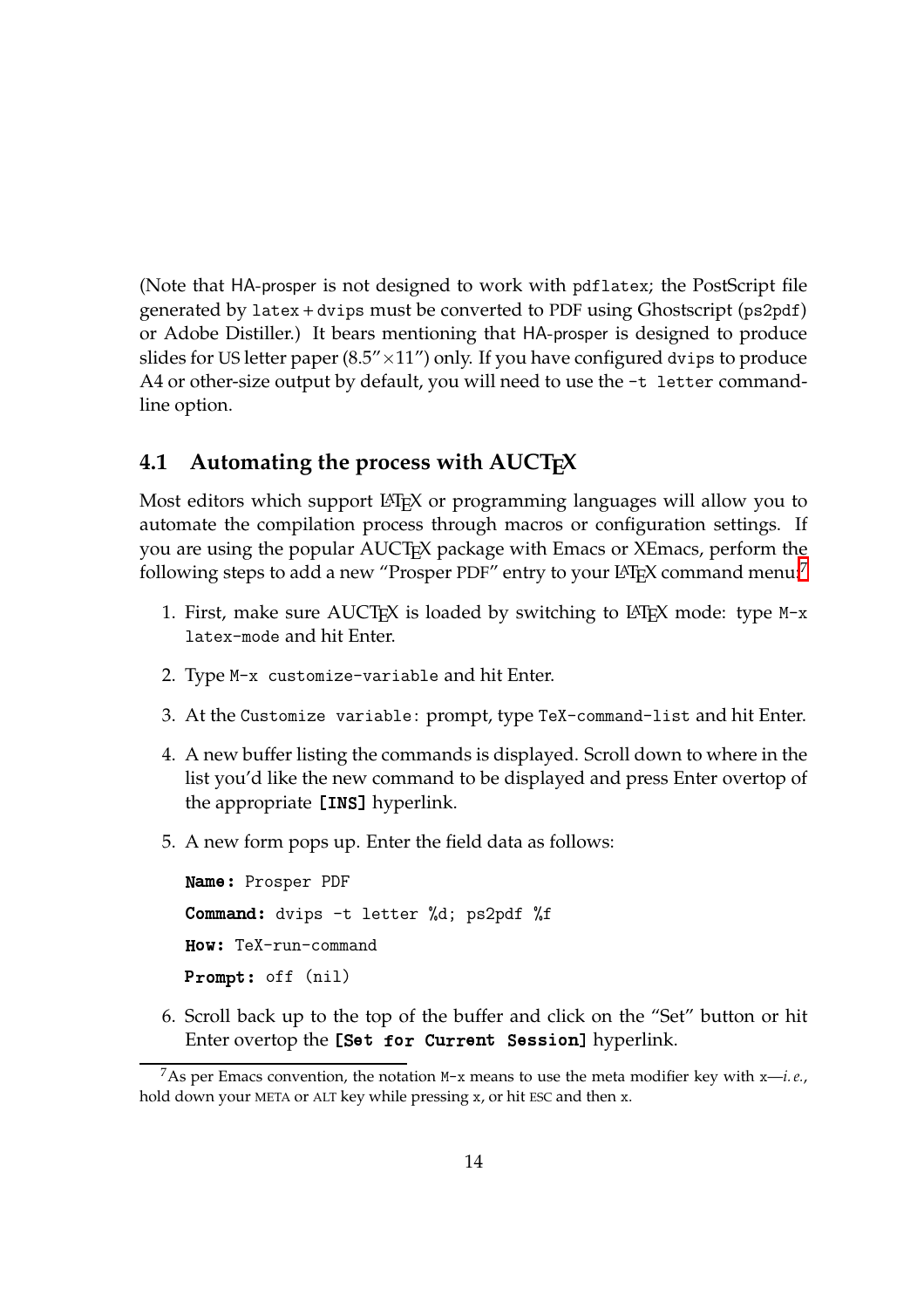7. Click on the "Save" button or hit Enter overtop the **[Save for Future essions]** hyperlink.

Another useful customization makes AUCT<sub>E</sub>X recognize when you're editing an HA-prosper presentation and automatically suggest the appropriate viewer when you invoke the View command. To set this up, perform the following:

- 1. First, make sure AUCT<sub>E</sub>X is loaded by switching to LAT<sub>E</sub>X mode: type  $M-x$ latex-mode and hit Enter.
- 2. Type M-x customize-variable and hit Enter.
- 3. At the Customize variable: prompt, type TeX-view-style and hit Enter.
- 4. Again, a new buffer listing the commands is displayed. Position your cursor over the first [INS] hyperlink and hit Enter.
- 5. A new form pops up. Enter the field data as follows:

**Regexp:** ^HA-prosper\$ Command: acroread %s.pdf

(You can substitute acroread with the command name of your preferred PDF viewer.)

6. Set and save the configuration as explained previously.

#### **4.2 Troubleshooting**

A problem sometimes encountered with HA-prosper is that ligatures such as 'fi' and 'ff' are not typeset correctly. This is actually due to a bug with how Ghostscript (*i.e.*, ps2pdf) up to and including version 7.21 produces level 1.2 PDF files. To avoid the problem, you can either upgrade to a newer version of Ghostscript, or force Ghostscript to generate level 1.3 output by invoking it as ps2pdf13.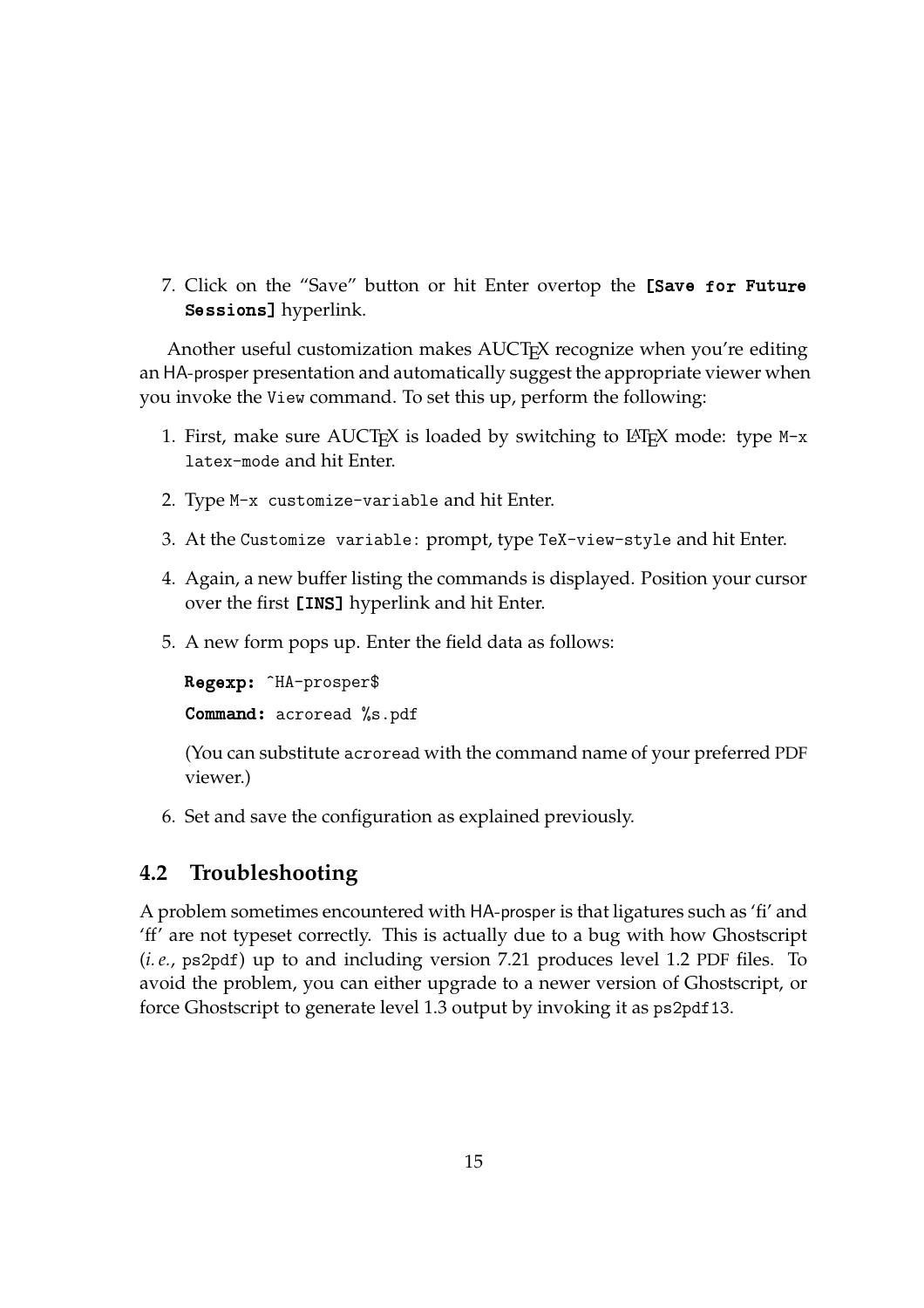#### **4.3 Conclusion**

In this article we have endeavoured to give the reader a general idea of the capabilities of LATEX for producing high-quality presentation slides. However, the techniques presented in this article, while certainly enough to generate attractive and structured presentations, are actually only a subset of HA-prosper's full features. The package offers many more commands and configuration options to control your slides' appearance and navigation capabilities. For example, there are advanced features for creating "hidden" sections, PDF bookmarks, bibliography slides, and embedded sound files. All these and more are outlined in more detail in the official HA-prosper documentation.

### <span id="page-15-0"></span>**A Installing** HA-prosper

HA-prosper is bundled with the MiKTEX and TEX Live distributions, so users of those systems likely already have it installed or can install it from their source media. For most other distributions, including teT<sub>F</sub>X, it must be installed manually. This entails downloading the latest version of the package from CTAN or directly from the author's home page. HA-prosper also depends on a number of other packages, though most of them are fairly standard and will probably be already present on any reasonably recent system. However, a few of them, most likely xkeyval and prosper, may require manual installation. The list below indicates the most important packages and other tools you require, the minimum version number (if any), and where they can be found.

- HA-prosper  $> 4.21$ 
	- **–** CTAN directory: macros/latex/contrib/ha-prosper/
	- **–** <http://stuwww.uvt.nl/~hendri/Downloads/haprosper.html>
- prosper  $> 1.5^8$  $> 1.5^8$ 
	- **–** CTAN directory: macros/latex/contrib/prosper/

<span id="page-15-1"></span> $8$ At the time of this writing, the prosper package distributed on the official prosper website, <http://prosper.sourceforge.net/>, is the obsolete version 1.1. This version is incompatible with HA-prosper.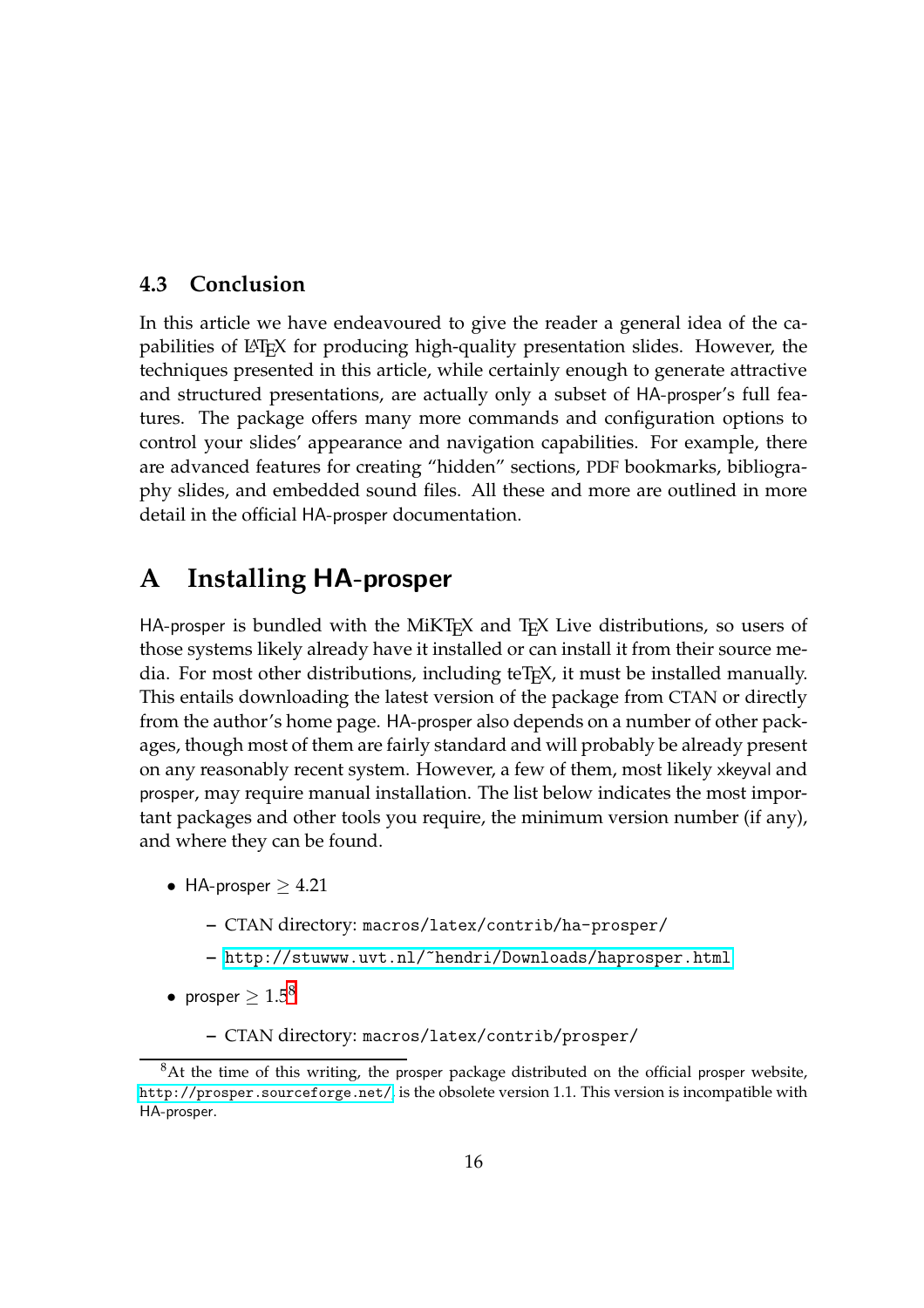- xkeyval
	- **–** CTAN directory: macros/latex/contrib/xkeyval/
	- **–** <http://stuwww.uvt.nl/~hendri/Downloads/xkeyval.html>

For teT<sub>F</sub>X users with operating systems that support RPM, the present author has made available RPMs for each of the above three packages at [http://www.](http://www.nothingisreal.com/tetex) [nothingisreal.com/tetex](http://www.nothingisreal.com/tetex).

## <span id="page-16-0"></span>**B Slide styles**

The screenshots in this section are reproduced from the HA-prosper documentation.





Figure 8: The Aggie style Figure 9: The Capsules style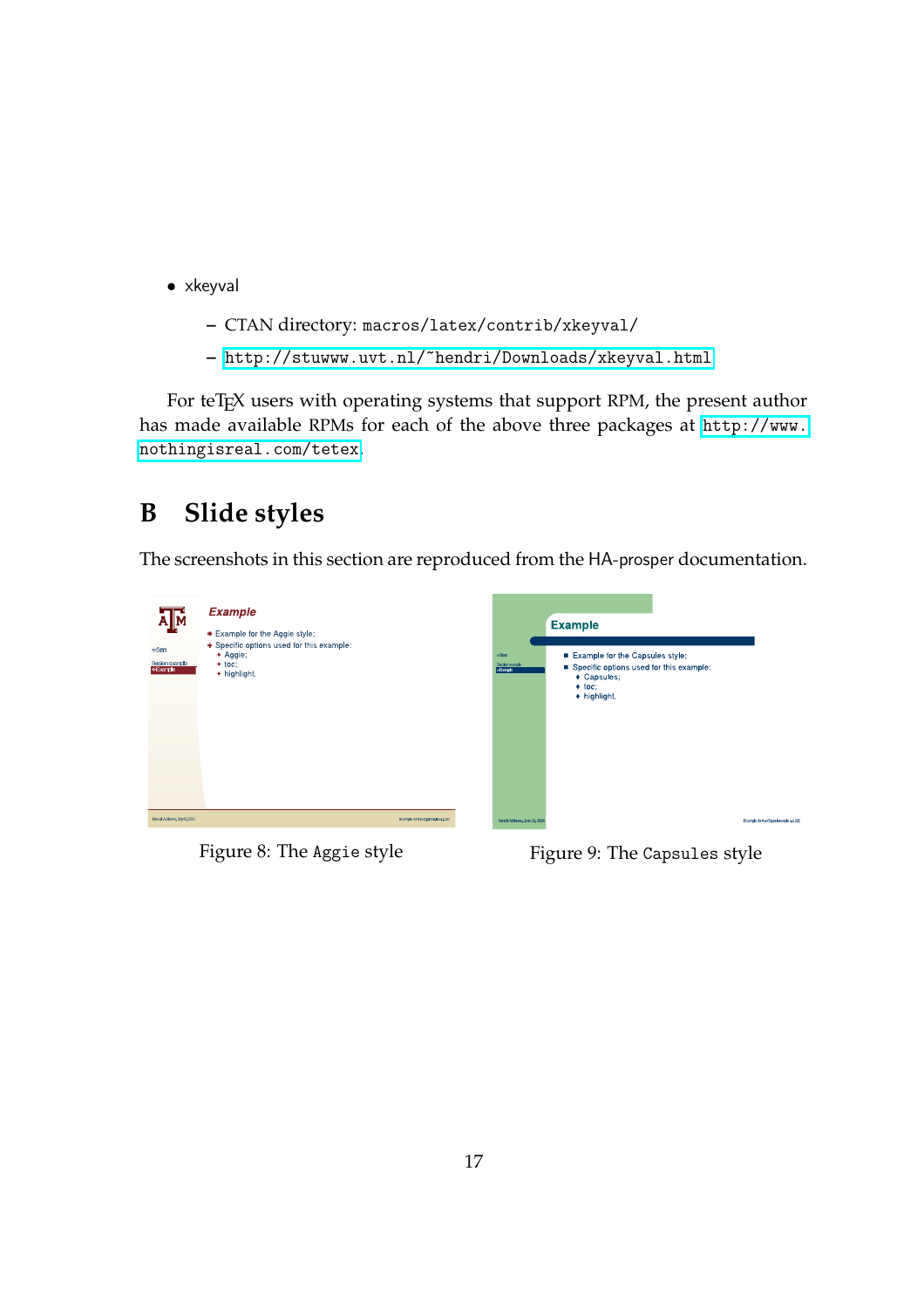



Figure 10: The Ciment style Figure 11: The Fyma style



Figure 12: The HA style Figure 13: The Simple style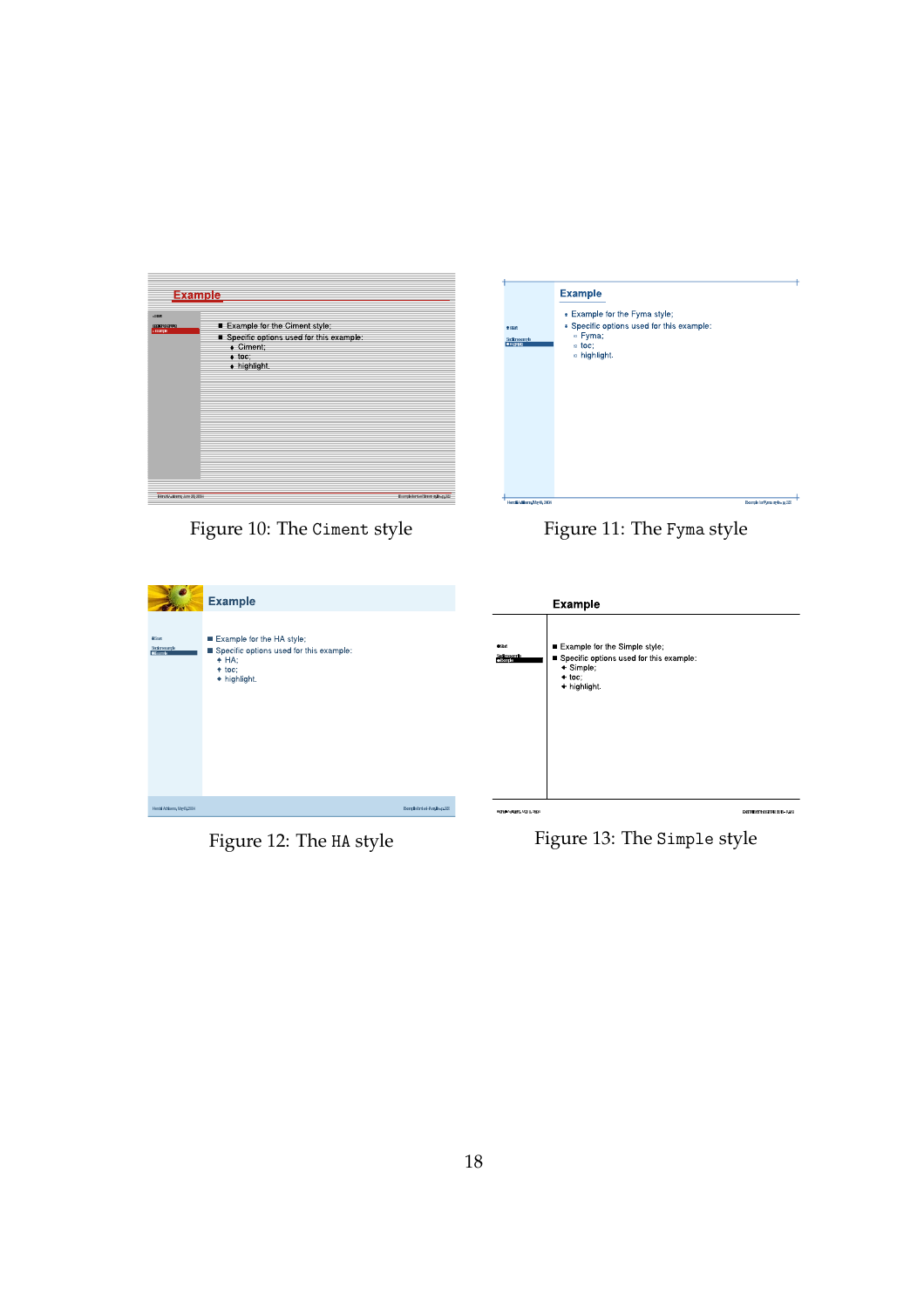



Figure 16: The Tycja style



Figure 14: The TCS style Figure 15: The TCSTealBlue style

| <b>Example</b>                                                                                                     |                               |
|--------------------------------------------------------------------------------------------------------------------|-------------------------------|
| Example for the Lakar style;<br>Specific options used for this example:<br>$\bullet$ Lakar;<br>$\bullet$ portrait. |                               |
|                                                                                                                    |                               |
|                                                                                                                    |                               |
| Hindi Attion, My 8, 204                                                                                            | Dorigh forth Leonigh - p. 252 |

Figure 17: The Lakar style

# **Acknowledgments**

"A GNU head" from Figures [3](#page-7-1) and [6](#page-10-0) is probably originally by Etienne Suvasa. The version used in this article is by Aurélio A. Heckert and is reproduced under the terms of the Free Art license (<http://artlibre.org/>).